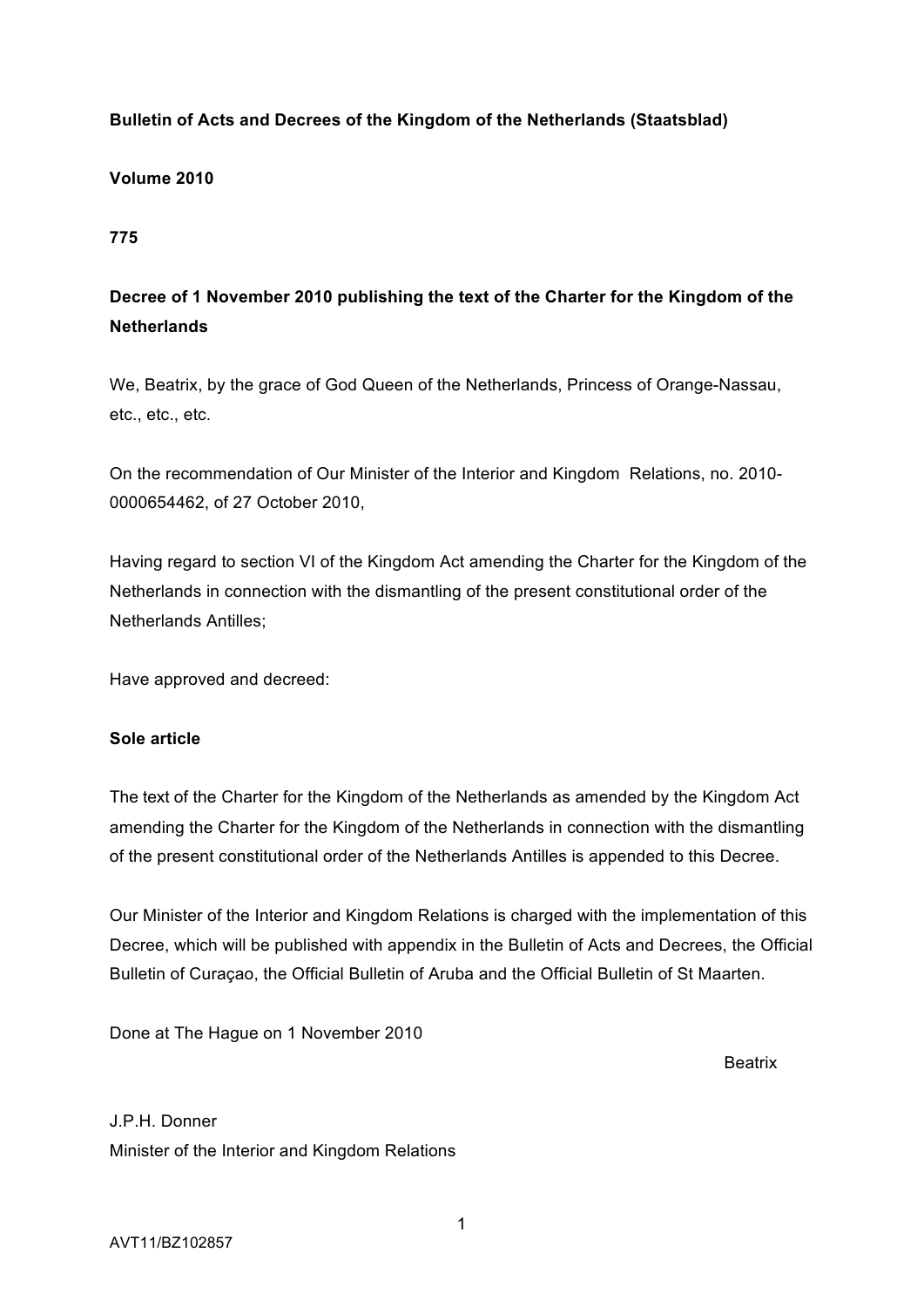Published on the twenty-third of November 2010

I.W. Opstelten Minister of Justice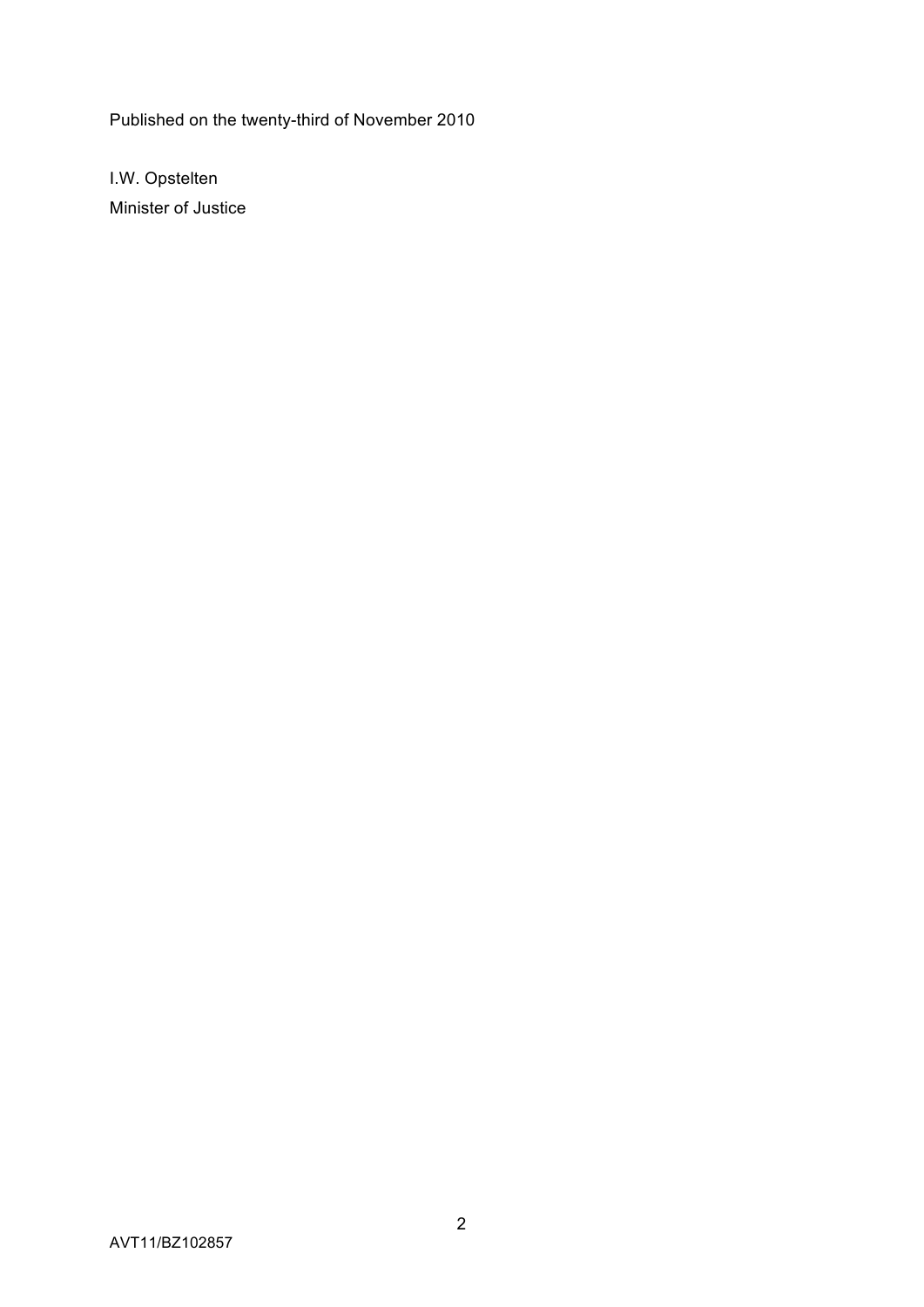TEXT OF THE CHARTER FOR THE KINGDOM OF THE NETHERLANDS AS LAST AMENDED BY KINGDOM ACT IN CONNECTION WITH THE DISMANTLING OF THE PRESENT CONSTITUTIONAL ORDER OF THE NETHERLANDS ANTILLES

### PREAMBLE

The Netherlands, Aruba, Curaçao and St Maarten,

noting that in 1954 the Netherlands, Suriname and the Netherlands Antilles expressed freely their will to establish a new constitutional order in the Kingdom of the Netherlands, in which they will conduct their internal interests autonomously and their common interests on a basis of equality and will accord each other assistance, and resolved in consultation to adopt the Charter for the Kingdom;

noting that the ties with Suriname under the Charter were terminated as of 25 November 1975 by means of an amendment to the Charter by Kingdom Act of 22 November 1975, Bulletin of Acts and Decrees no. 617, Official Bulletin of the Netherlands Antilles no. 233;

considering that Aruba has expressed freely its will to accept the aforesaid constitutional order as a Country for a period of ten years commencing 1 January 1986 and for an indefinite period commencing 1 January 1996;

considering that Curaçao and St Maarten have expressed freely their will to accept the aforesaid constitutional order as Countries;

have resolved in consultation to adopt the Charter for the Kingdom as follows.

# **§ 1 General provisions**

Article 1

1. The Kingdom shall consist of the Countries of the Netherlands, Aruba, Curaçao and St Maarten.

2. Bonaire, St Eustatius and Saba shall form part of the Dutch polity. Rules may be laid down and other specific measures may be introduced for these islands, in view of their economic and social circumstances, their substantial distance from the Netherlands in Europe, their island character, small size and population, their geographic location, their climate and other factors that distinguish them from the Netherlands in Europe.

### Article 1a

The Crown of the Kingdom shall devolve by inheritance upon Her Majesty Queen Juliana, Princess of Orange-Nassau, and upon her lawful successors.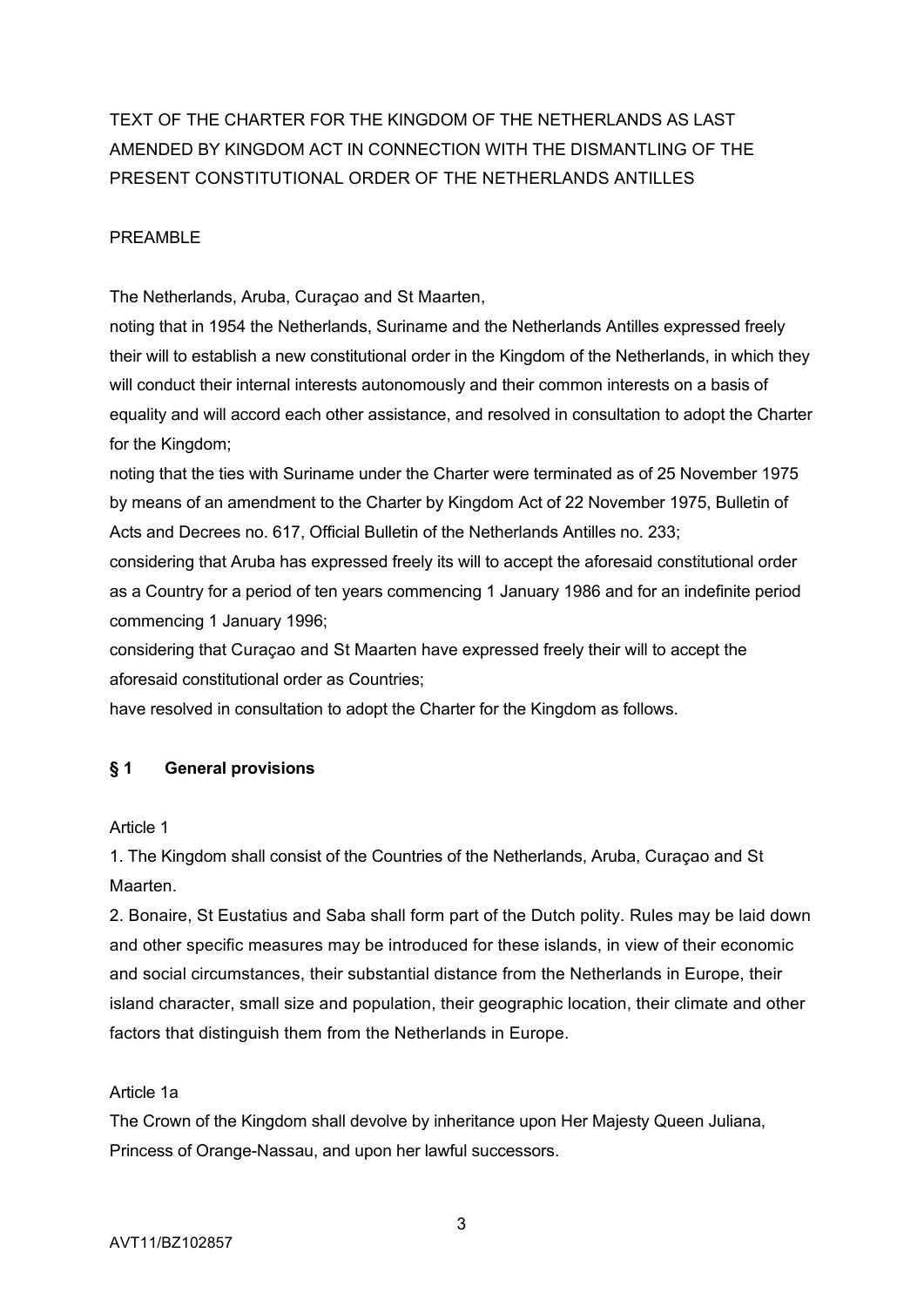# Article 2

1. The King shall reign over the Kingdom and over each of the Countries. The Ministers, not the King, shall be responsible for acts of government.

2. The King shall be represented by the Governor in Curaçao and St Maarten. The powers, duties and responsibility of the Governor as representative of the Government of the Kingdom shall be determined by Kingdom Act or, as the case may be, by order in council for the Kingdom.

3. Matters pertaining to the appointment and removal of the Governor shall be determined by Kingdom Act. The appointment or removal of the Governor shall be effected by the King as Head of the Kingdom.

# Article 3

1. Without prejudice to provisions elsewhere in the Charter, Kingdom affairs shall include:

a. maintenance of the independence and the defence of the Kingdom;

b. foreign relations;

c. Dutch nationality;

d. regulation of the orders of chivalry, the flag and the coat of arms of the Kingdom;

e. regulation of the nationality of vessels and the standards required for the safety and

navigation of seagoing vessels flying the flag of the Kingdom, with the exception of sailing ships;

f. supervision of the general rules governing the admission and expulsion of Dutch nationals;

g. general conditions for the admission and expulsion of aliens;

h. extradition.

2. Other matters may be declared to be Kingdom affairs in consultation. Article 55 shall apply *mutatis mutandis*.

# Article 4

1. Royal power in Kingdom affairs shall be exercised by the King as Head of the Kingdom.

2. Legislative power in Kingdom affairs shall be exercised by the legislative bodies of the Kingdom. Kingdom Bills shall be considered with due observance of the provisions of Articles 15 to 21 inclusive.

# Article 5

1. The Monarchy and the succession to the Throne, the Organs of the Kingdom referred to in the Charter, and the exercise of royal and legislative power in Kingdom affairs shall be governed, if not provided for by the Charter, by the Constitution of the Kingdom.

2. The Constitution shall have regard to the provisions of the Charter.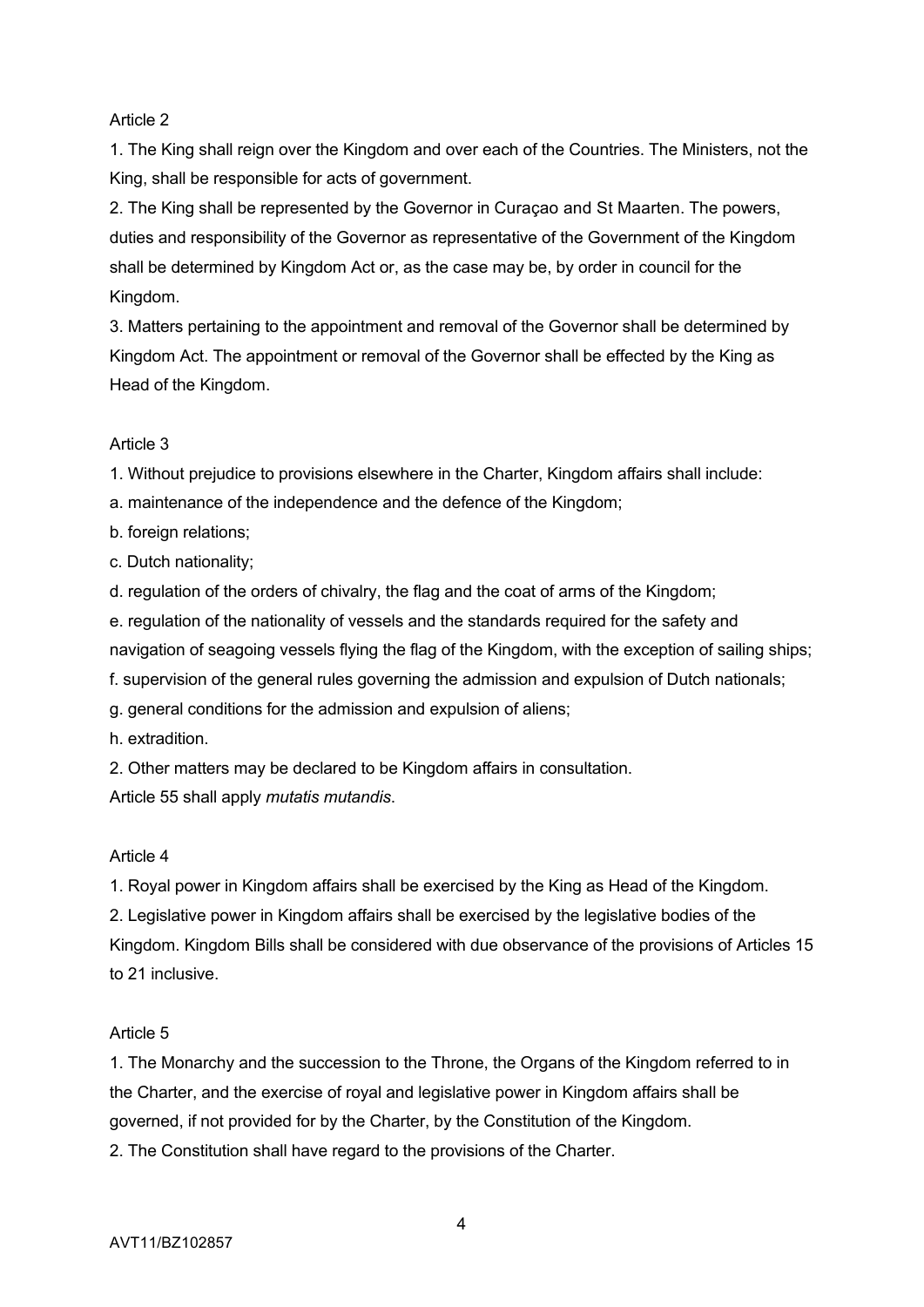3. Articles 15 to 20 inclusive shall apply to any proposal for amendment of the Constitution containing provisions concerning Kingdom affairs, as well as to the Bill stating the grounds for considering such a proposal.

# **§ 2 The conduct of Kingdom affairs**

# Article 6

1. Kingdom affairs shall be conducted in cooperation by the Netherlands, Aruba, Curaçao and St Maarten, in accordance with the following provisions.

2. Wherever possible the Organs of the Countries shall participate in the conduct of these affairs.

# Article 7

The Council of Ministers of the Kingdom shall be composed of the Ministers appointed by the King and the Minister Plenipotentiary appointed by the Governments of Aruba, Curaçao and St Maarten.

# Article 8

1. The Ministers Plenipotentiary shall act in the name of the Governments of their Countries, which shall appoint or remove them. They must be of Dutch nationality.

2. The Government of the relevant Country shall provide for a deputy for the Minister Plenipotentiary in the event of absence. The provisions of the Charter with regard to the Minister Plenipotentiary shall apply *mutatis mutandis* to his deputy.

# Article 9

1. Before assuming office the Minister Plenipotentiary shall, in the presence of the Governor, take an oath or make a promise of allegiance to the King and to the Charter. The form of the oath or promise shall be prescribed by order in council for the Kingdom.

2. A Minister Plenipotentiary who is in the Netherlands shall take the oath or make the promise in the presence of the King.

# Article 10

1. The Minister Plenipotentiary shall participate in the deliberations of the Council of Ministers and of the permanent boards and special committees of the Council whenever Kingdom affairs are discussed which affect the Country in question.

2. The Governments of Aruba, Curaçao and St Maarten shall be entitled to appoint – if they see reason to do so in relation to a particular matter – a Minister, in addition to the Minister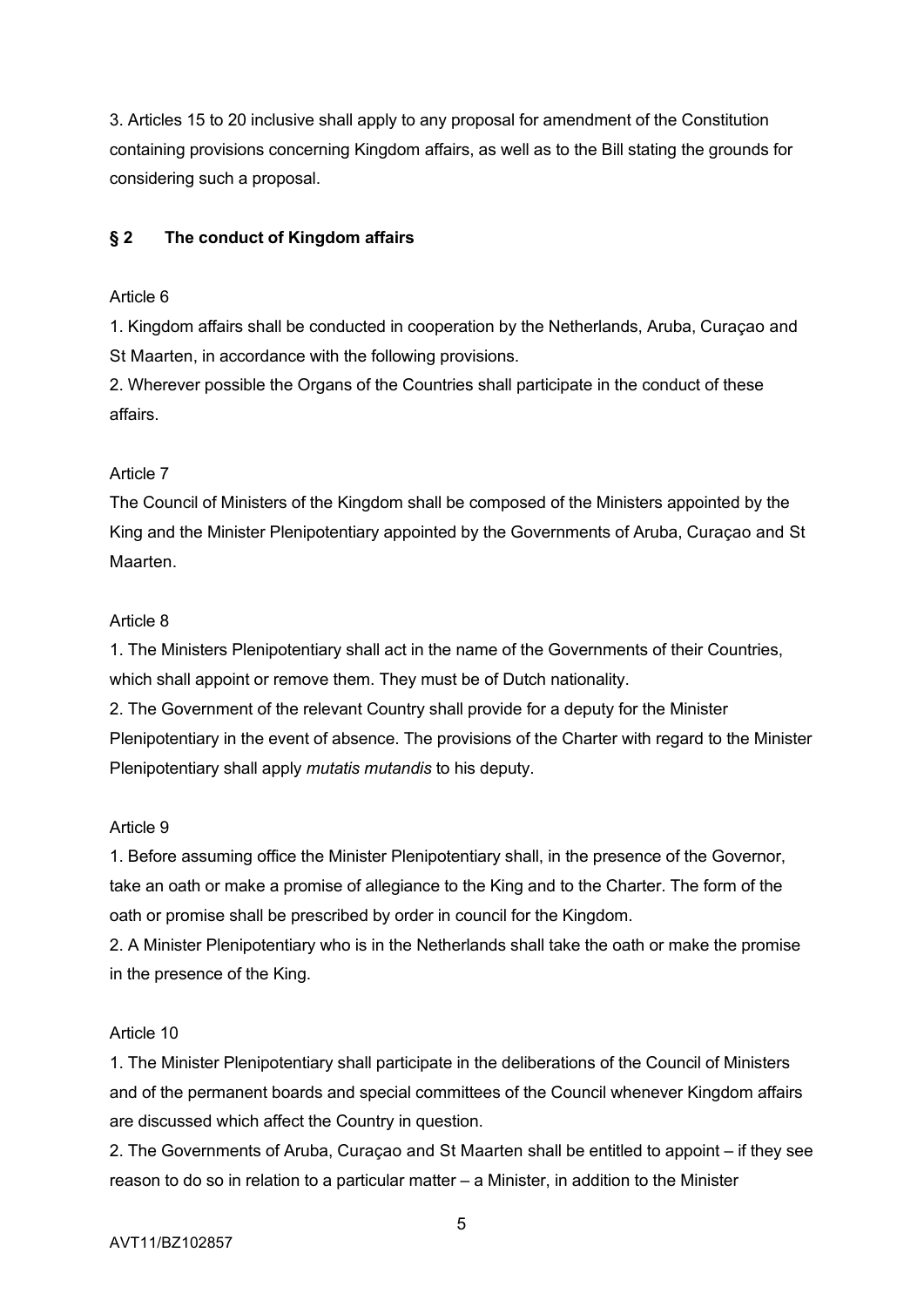Plenipotentiary, to participate with an advisory vote in the deliberations referred to in the preceding paragraph.

### Article 11

1. Proposals for the amendment of the Constitution of the Kingdom containing provisions relating to Kingdom affairs shall affect Aruba, Curaçao and St Maarten.

2. The defence of the territory of Aruba, Curaçao or St Maarten, and agreements or arrangements relating to any territory within their sphere of interest, shall be deemed to affect Aruba, Curaçao or St Maarten respectively.

3. Foreign relations shall be deemed to affect Aruba, Curaçao or St Maarten whenever the particular interests of Aruba, Curaçao or St Maarten respectively are involved, or whenever arrangements are contemplated which may have significant consequences for such interests. 4. The determination of the contribution to the expenses referred to in Article 35 shall be deemed to affect Aruba, Curaçao or St Maarten respectively.

5. Proposals for naturalisation shall be deemed to affect Aruba, Curaçao and St Maarten only if they relate to persons resident in the Country concerned.

6. The Governments of Aruba, Curaçao and St Maarten may indicate Kingdom affairs which affect their respective Countries other than those mentioned in paragraphs 1 to 4.

#### Article 12

1. If the Minister Plenipotentiary of Aruba, Curaçao or St Maarten, indicating his reasons for expecting that a proposed instrument containing generally binding rules would be seriously detrimental to his Country, has declared that his Country could not be bound by such an instrument, the instrument may not be adopted in such a way as to apply to the Country concerned, unless such a course would be inconsistent with the Country's ties with the Kingdom.

2. If the Minister Plenipotentiary of Aruba, Curaçao or St Maarten has serious objections to the initial opinion of the Council of Ministers on the binding nature of the provision referred to in paragraph 1, or on any other matter in the consideration of which he has participated, deliberations thereon shall continue at his request, if necessary having regard to a time-limit to be determined by the Council of Ministers.

3. The deliberations referred to above shall be conducted by the Prime Minister, two Ministers, the Minister Plenipotentiary and a Minister or special representative to be designated by the Government concerned.

4. If several Ministers Plenipotentiary desire to participate in the continued deliberations, these deliberations shall be conducted by these Ministers Plenipotentiary, the same number of Ministers and the Prime Minister. Article 10, paragraph 2 shall apply *mutatis mutandis*.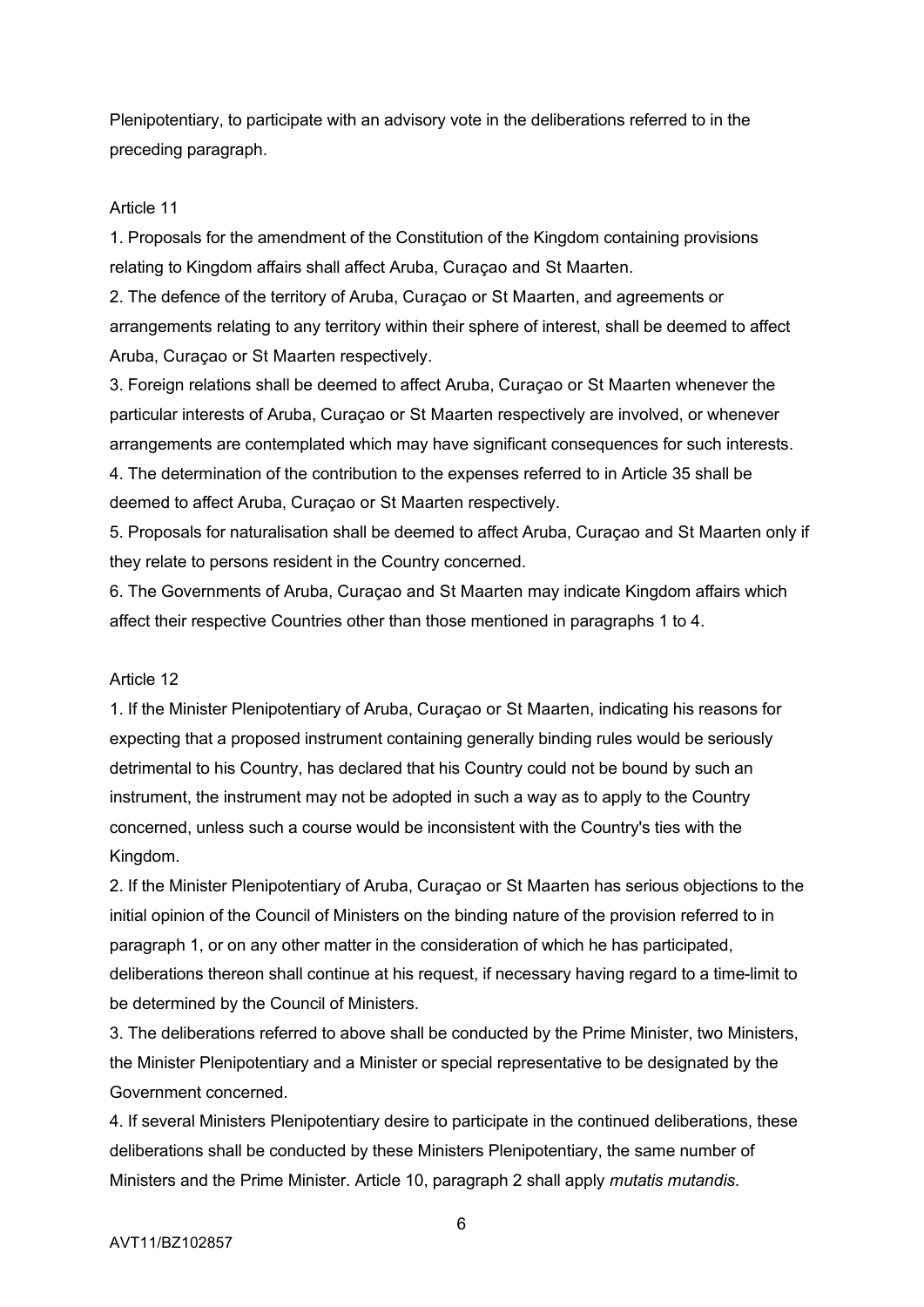5. The Council of Ministers shall take a decision in accordance with the result of the continued deliberations. If the opportunity for continued deliberations has not been utilised within the timelimit specified, the Council of Ministers shall decide.

### Article 12a

Provisions shall be made by Kingdom Act for settling disputes between the Kingdom and the Countries which are designated by Kingdom Act.

### Article 13

1. There shall be a Council of State of the Kingdom.

2. If the Government of Aruba, Curaçao or St Maarten so desires, the King shall appoint, in agreement with the relevant Government, a member to represent Aruba, Curaçao or St Maarten respectively in the Council of State. The said member shall not be removed without prior consultation with his Government.

3. The member of the Council of State for Aruba, Curaçao or St Maarten shall participate in the Council of State's proceedings whenever the Council or a division thereof is being heard on proposed Kingdom Acts or orders in council for the Kingdom which are to apply in Aruba, Curaçao or St Maarten, or on other matters which, pursuant to Article 11, affect Aruba, Curaçao or St Maarten respectively.

4. Regulations concerning the said members of the Council of State which depart from the Council of State Act may be laid down by order in council for the Kingdom.

### Article 14

1. Provisions regarding Kingdom affairs shall be laid down – if the matter in question is not regulated by the Constitution of the Kingdom and subject to international agreements and the provisions of Article 3 – by Kingdom Act or, if appropriate, by order in council for the Kingdom. Such an Act or order in council may instruct or allow other organs to lay down further rules. In the case of the Countries, the appropriate organs shall be the legislatures or the governments. 2. If the regulation of a matter is not to be effected solely by Kingdom Act, it may be effected by order in council for the Kingdom.

3. Provisions concerning Kingdom affairs which do not apply in Aruba, Curaçao or St Maarten shall be effected by Act of Parliament or order in council.

4. Persons resident in Aruba, Curaçao or St Maarten shall be naturalised by or pursuant to a Kingdom Act.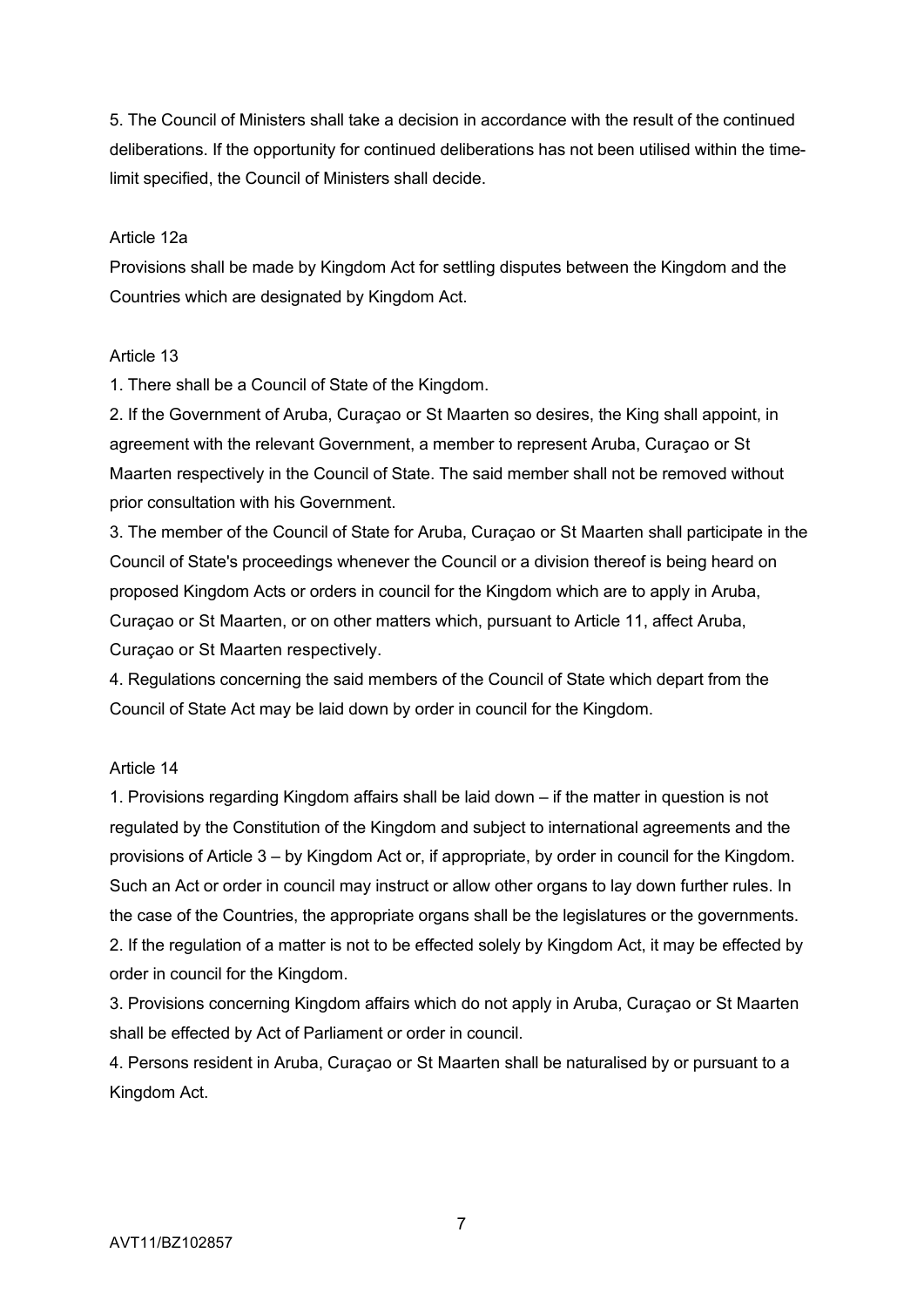#### Article 15

1. The King shall forward Bills for Kingdom Acts, at the same time as they are introduced in the States General, to the representative assemblies of Aruba, Curaçao and St Maarten. 2. If a Bill for a Kingdom Act was initiated by the States General, the Bill shall be forwarded by the House of Representatives immediately following its introduction in the House of Representatives.

3. The Minister Plenipotentiary of Aruba, Curaçao or St Maarten shall have the power to propose that the House of Representatives initiate a Kingdom Bill.

#### Article 16

The representative assembly of the Country in which the legislation is to apply shall be empowered, before the Bill is publicly debated in the House of Representatives, to examine the Bill and to issue a written report thereon, if necessary within a fixed time-limit.

### Article 17

1. The Minister Plenipotentiary of the Country in which the legislation is to apply shall be afforded the opportunity to attend the debates on the Bill in the States General and to furnish such information to the Senate and House of Representatives as he considers desirable.

2. The representative assembly of the Country in which the legislation is to apply may decide to designate, for the purposes of the debate on a particular Bill in the States General, one or more special delegates who shall likewise be empowered to attend the debates and furnish information.

3. The Ministers Plenipotentiary and the special delegates shall be immune from any legal proceedings in respect of anything they say in or submit in writing to the meetings of the Senate or House of Representatives.

4. The Ministers Plenipotentiary and the special delegates shall be empowered to propose amendments to a Bill during the proceedings in the House of Representatives.

#### Article 18

1. Before a final vote is taken on any Kingdom Bill in the Senate and House of Representatives, the Minister Plenipotentiary of the Country in which the legislation is to apply shall have the opportunity to express his opinion on the Bill. If the Minister Plenipotentiary states his opposition to the proposal, he may request the House at the same time to postpone the vote till the following meeting. If, after the Minister Plenipotentiary has stated his opposition to the Bill, the House of Representatives adopts it with a majority of less than three-fifths of the number of votes cast, the proceedings shall be suspended and the Council of Ministers shall consider the Bill further.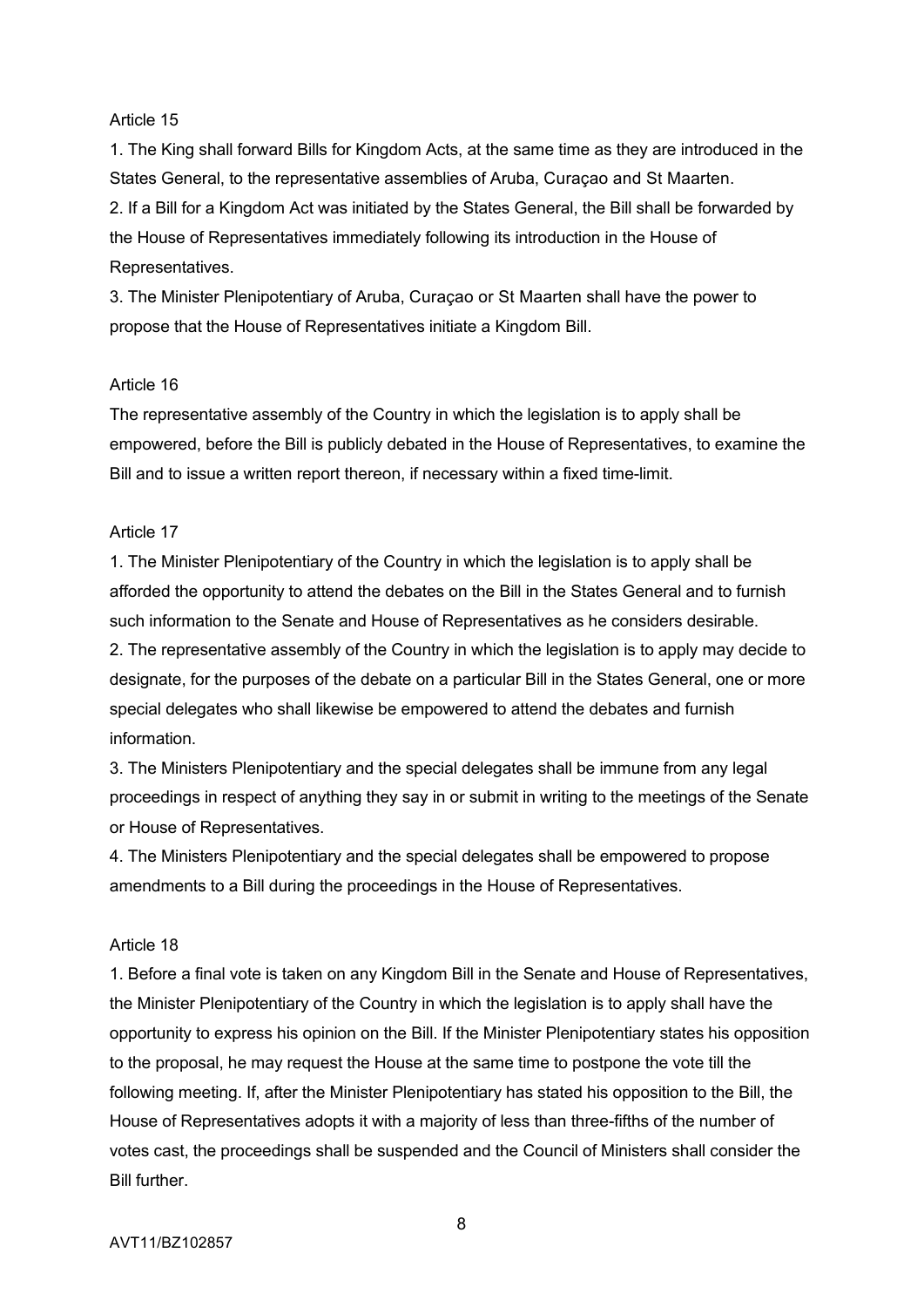2. If the meetings of the Senate or House of Representatives are being attended by special delegates, the power referred to in paragraph 1 shall devolve upon the delegate designated for the purpose by the representative assembly.

# Article 19

Articles 17 and 18 shall apply *mutatis mutandis* to proceedings in joint session of the States General.

# Article 20

Further rules relating to the provisions of Articles 15 to 19 may be laid down by Kingdom Act.

# Article 21

If, in the event of war or in other exceptional circumstances in which immediate action is required, the King is of the opinion, after consultation with the Ministers Plenipotentiary of Aruba, Curaçao and St Maarten, that it is impossible to await the result of the examination referred to in Article 16, a departure may be made from the provisions of that Article.

# Article 22

1. The Government of the Kingdom shall ensure the publication of Kingdom Acts and orders in council for the Kingdom, which shall appear in the official bulletin of the Country where the legislation is to apply. The Governments of the Countries shall lend all the assistance necessary to that end.

2. Kingdom Acts and orders in council for the Kingdom shall enter into force on the date determined therein or pursuant thereto.

3. The terms of the publication of Kingdom Acts and orders in council for the Kingdom shall state that the provisions of the Charter for the Kingdom have been observed.

# Article 23

1. The jurisdiction of the Supreme Court of the Netherlands in respect of legal cases in Aruba, Curaçao and St Maarten, and also in Bonaire, Sint Eustatius and Saba, shall be regulated by Kingdom Act.

2. If the Government of Aruba, Curaçao or St Maarten so requests, the said Kingdom Act shall provide for the addition of a member, an extraordinary member or an advisory member to the Court.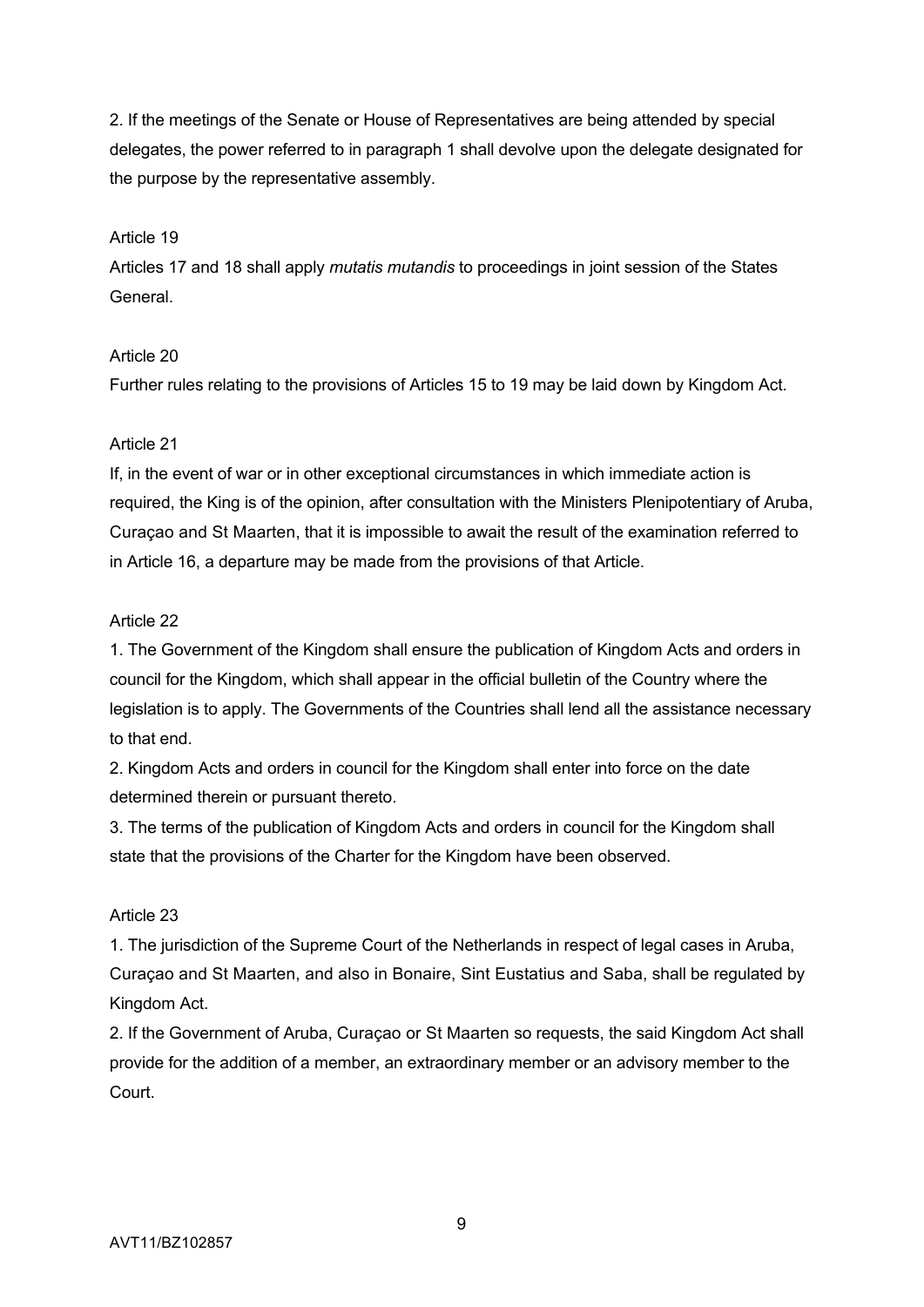#### Article 24

1. Agreements with other powers and with international organisations which affect Aruba, Curaçao or St Maarten shall be submitted to the representative assembly of Aruba, Curaçao or St Maarten respectively at the same time as they are submitted to the States General. 2. If an agreement has been submitted for the tacit approval of the States General, the Ministers Plenipotentiary may, within the time-limit set for this purpose for the Senate and House of Representatives, communicate their wish that the agreement shall be subject to the express approval of the States General.

3. The preceding paragraphs shall apply *mutatis mutandis* in respect of the denunciation of international agreements, with the proviso in the case of paragraph 1 that the representative assembly of Aruba, Curaçao or St Maarten respectively shall be notified of the intended denunciation.

### Article 25

1. The King shall not bind Aruba, Curaçao or St Maarten to international economic or financial agreements if the Government of the Country, indicating the reasons for considering that this would be detrimental to the Country, has declared that the Country should not be bound by them.

2. The King shall not denounce international economic or financial agreements in respect of Aruba, Curaçao or St Maarten if the Government of the Country, indicating the reasons for considering that a denunciation would be detrimental to the Country, has declared that denunciation should not take place with respect to that Country. An agreement may nevertheless be denounced if exclusion of the Country concerned from the denunciation is incompatible with the provisions of the agreement.

#### Article 26

If the Government of Aruba, Curaçao or St Maarten communicates its wish for the conclusion of an international economic or financial agreement that applies solely to the Country concerned, the Government of the Kingdom shall assist in the conclusion of such an agreement, unless this would be inconsistent with the Country's ties with the Kingdom.

#### Article 27

1. Aruba, Curaçao or St Maarten shall be consulted at the earliest possible stage in the preparation of agreements with other Powers which affect any of them, in accordance with Article 11. They shall also be involved in the implementation of agreements which affect them and by which they are bound.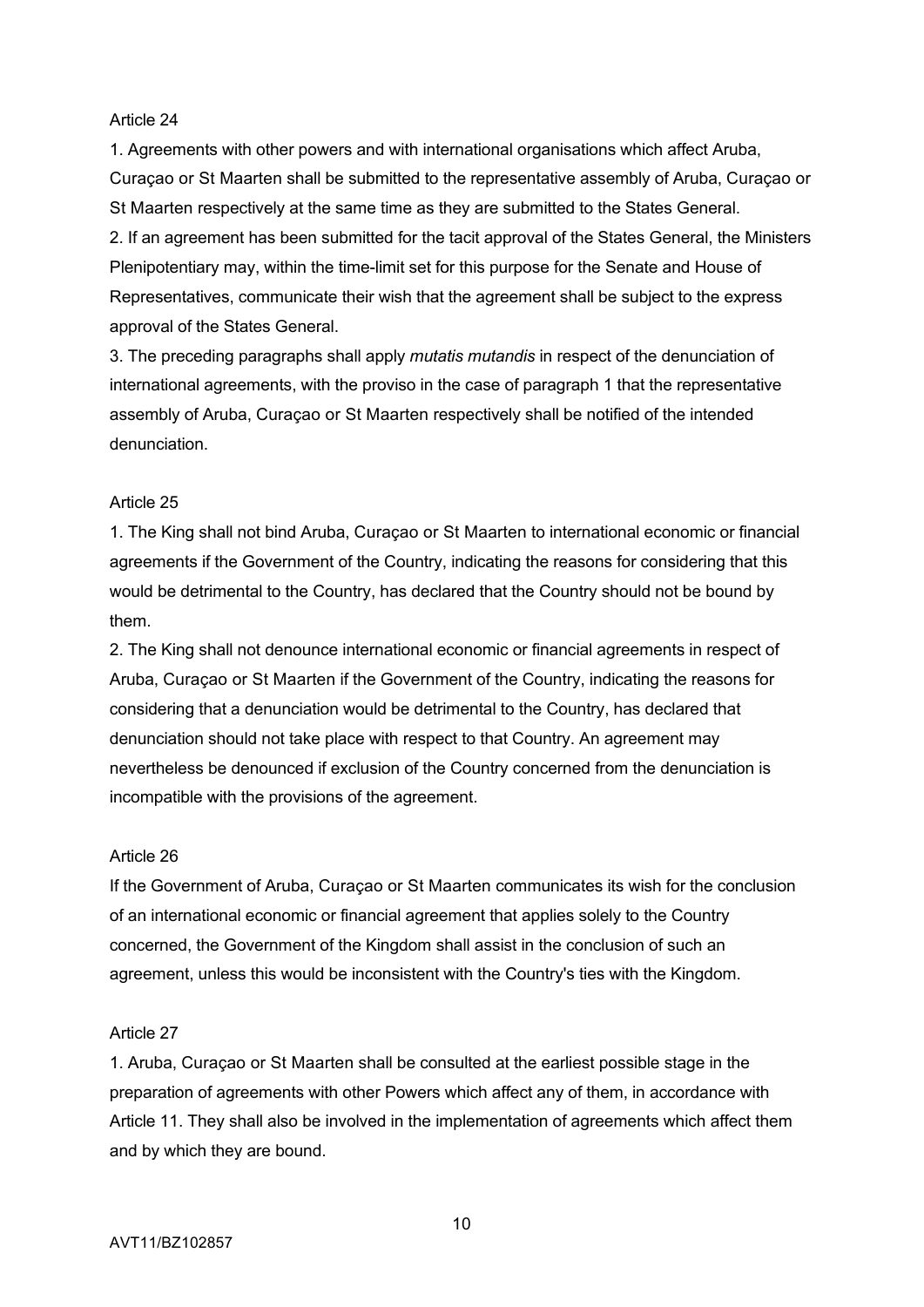2. The Netherlands, Aruba, Curaçao and St Maarten shall conclude a mutual agreement on cooperation between the Countries for the purpose of drafting delegated legislation or other measures necessary for the implementation of agreements with other Powers.

3. If the interests of the Kingdom are affected by the fact that delegated legislation or other measures necessary for the implementation of agreements with other Powers have not been introduced in one of the Countries, while the agreement in question can be ratified for that Country only once the delegated legislation or measures have been introduced, an order in council for the Kingdom, or if necessary a Kingdom Act, may determine the way in which the agreement is to be implemented.

4. Once the delegated legislation or other measures necessary for the implementation of the agreement in question have been introduced by the relevant Country, the order in council for the Kingdom or Kingdom Act shall be repealed.

### Article 28

In accordance with international agreements entered into by the Kingdom, Aruba, Curaçao or St Maarten may, if they so desire, accede to membership of international organisations.

### Article 29

1. Loans outside the Kingdom in the name of or for the account of one of the Countries shall be contracted or guaranteed in agreement with the Government of the Kingdom.

2. The Council of Ministers shall agree to the contracting or guaranteeing of such loans, unless this would be contrary to the interests of the Kingdom.

### Article 30

1. Aruba, Curaçao and St Maarten shall lend such assistance and support to the armed forces within their territory as the latter require for the discharge of their task.

2. Provisions shall be laid down by country ordinance to ensure that the armed forces of the Kingdom stationed in Aruba, Curaçao or St Maarten can discharge their task.

#### Article 31

1. Persons resident in Aruba, Curaçao or St Maarten may be compelled to serve in the armed forces or to perform alternative civilian service only by country ordinance.

2. The Constitution may determine that persons subject to compulsory service in the army shall be sent elsewhere without their consent only pursuant to a country ordinance.

#### Article 32

The armed forces for the defence of Aruba, Curaçao or St Maarten shall consist as far as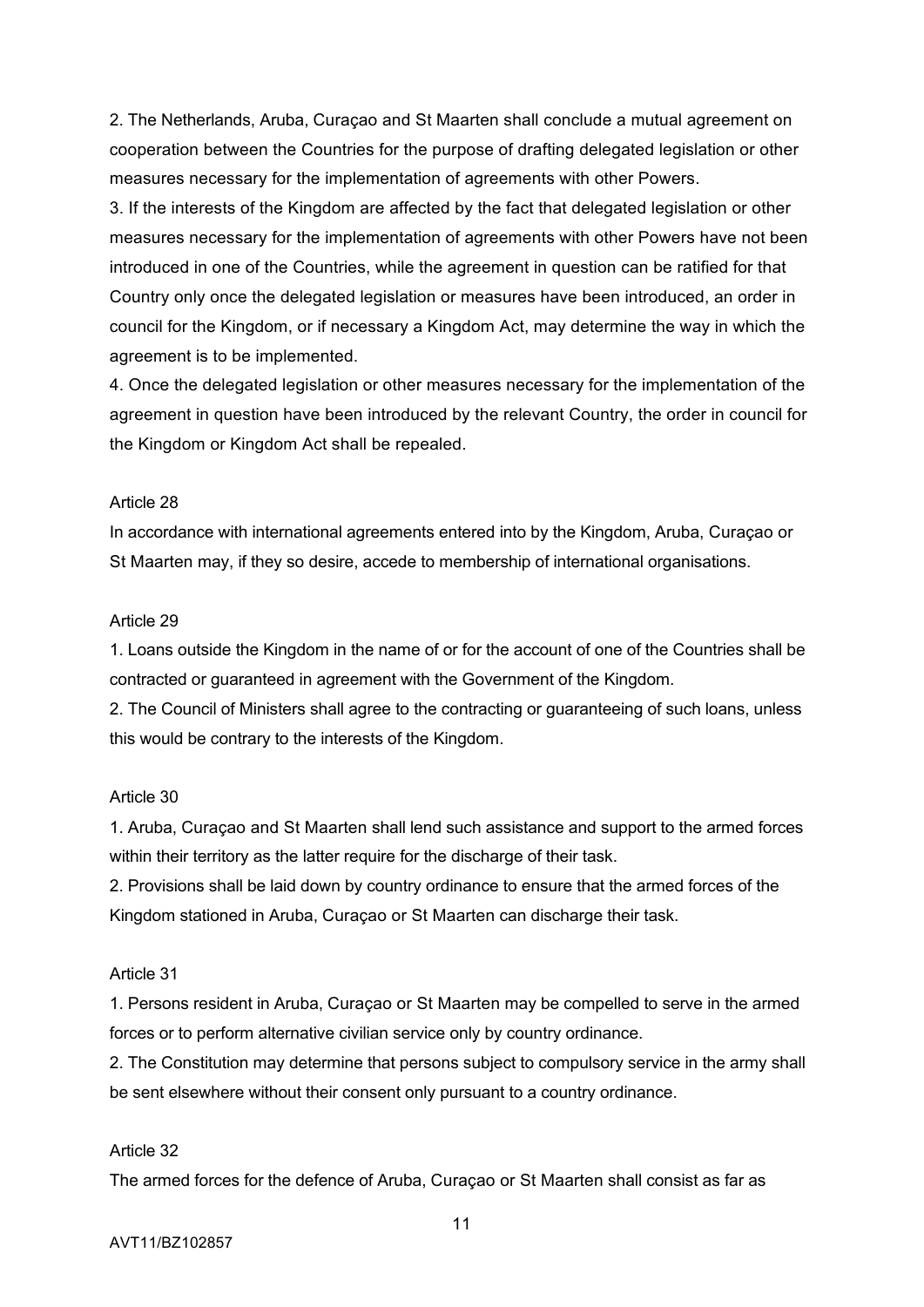possible of persons resident within the Country concerned.

### Article 33

1. Requisitioning and use of property, restrictions on title and rights of use, the requisitioning of services and billeting for defence purposes shall be effected only with due regard to general rules to be laid down by Kingdom Act, which shall also contain provisions concerning compensation.

2. Whenever possible the said Kingdom Act shall instruct the authorities of the Countries to issue further provisions.

#### Article 34

1. In the event of war or a threat of war or if a threat to or the disturbance of internal peace and order might seriously damage the Kingdom's interests, the King may, to maintain internal or external security, declare any part of the territory to be in a state of war or a state of emergency. 2. How such a declaration shall be made and the ensuing consequences provided for shall be determined by or pursuant to Kingdom Act.

3. Such legislation may determine that, and in what manner, powers of the civil authorities in respect of public order and the police shall be transferred, wholly or in part, to other civil authorities or to the military authorities and that, in the latter case, the civil authorities shall be subordinate to the military authorities. Whenever possible the Government of the Country concerned shall be consulted with regard to the transfer of powers. Such legislation may depart from provisions relating to the freedom of the press and freedom of association and assembly, and from those relating to the inviolability of dwellings and correspondence.

4. In an area where in the event of war a state of emergency has been declared, military criminal law and military criminal jurisdiction may be declared wholly or partially applicable to any person, in a manner determined by Kingdom Act.

#### Article 35

1. Aruba, Curaçao and St Maarten shall contribute, to an extent consonant with their resources, to the cost of maintaining the independence and the defence of the Kingdom, and to the cost of the conduct of other Kingdom affairs, to the extent that they benefit Aruba, Curaçao or St Maarten respectively.

2. The contributions of Aruba, Curaçao or St Maarten referred to in paragraph 1 shall be determined by the Council of Ministers for one fiscal year or for a number of consecutive fiscal years. Article 12 shall apply *mutatis mutandis* with the proviso that decisions shall be taken unanimously.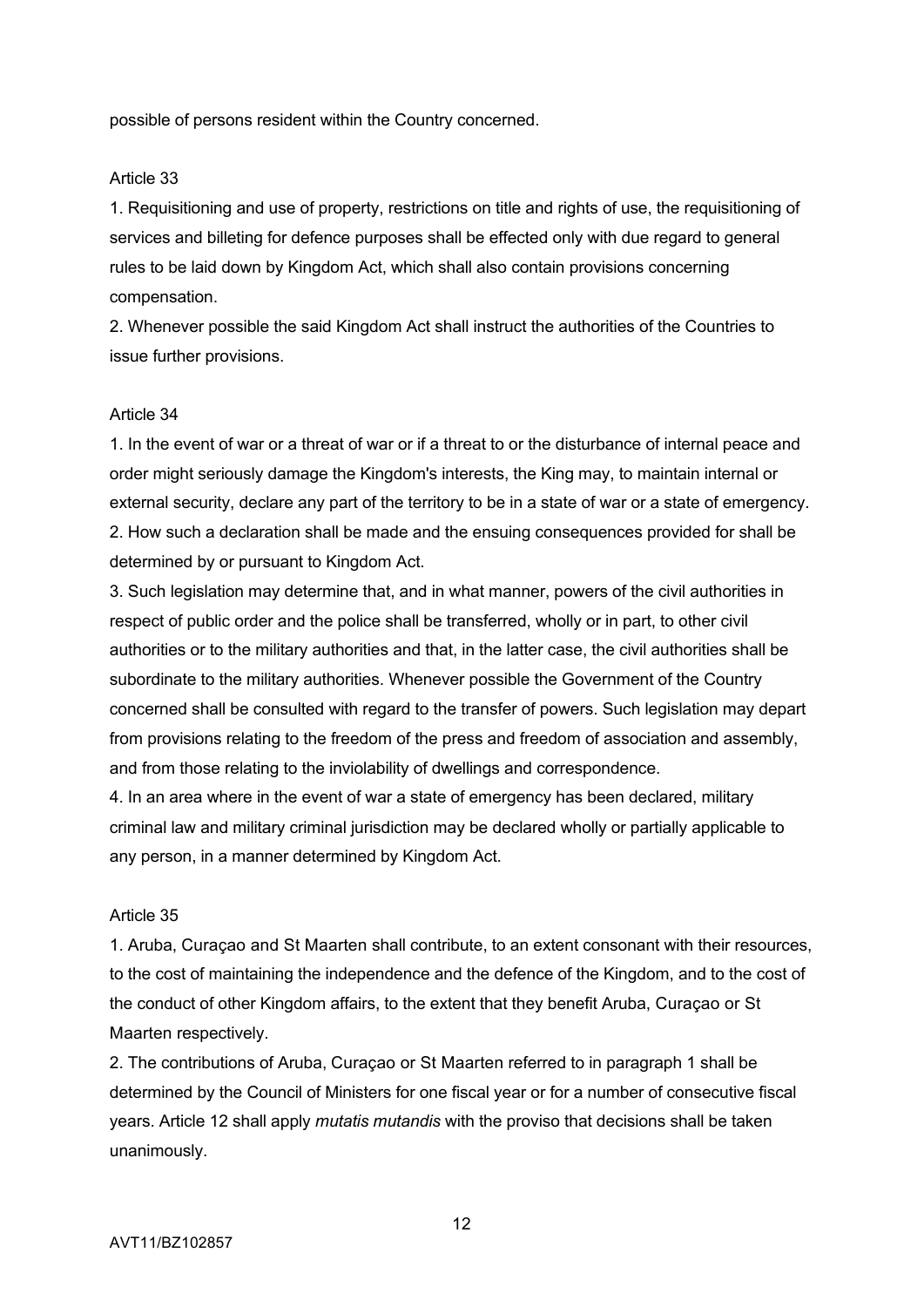3. If the contributions referred to in paragraph 2 are not determined in due time, the contributions determined for the previous fiscal year in accordance with that paragraph shall apply for a period not to exceed one fiscal year.

4. The preceding paragraphs shall not apply to the costs of measures for which special provision has been made.

# **§ 3 Mutual assistance, consultation and cooperation**

### Article 36

The Netherlands, Aruba, Curaçao and St Maarten shall accord one another aid and assistance.

# Article 36a

(Rescinded on 10 October 2010)

# Article 37

1. The Netherlands, Aruba, Curaçao and St Maarten shall consult wherever possible on all matters involving the interests of two or more Countries. To this end special representatives may be designated and joint bodies created.

2. The matters referred to in this Article shall include:

- a. the promotion of cultural and social relations between the Countries;
- b. the promotion of effective economic, financial and monetary relations between the Countries;
- c. problems in respect of coinage and currency, banking and foreign exchange policy;
- d. the promotion of economic resilience by means of mutual aid and assistance;
- e. the conduct of professions and business in the Countries by Dutch nationals;
- f. matters relating to aviation, including policy on unscheduled air transport;
- g. matters relating to shipping;
- h. cooperation in the field of telegraphic, telephone and radio communications.

### Article 38

1. The Netherlands, Aruba, Curaçao and St Maarten may enter into mutual arrangements.

2. They may decide by common consent that such arrangements and the modification thereof shall be laid down by Kingdom Act or order in council of the Kingdom.

3. Private law and criminal law matters of an interregional or international nature may be regulated by Kingdom Act, provided that the Governments of the Countries concerned agree to the provisions thereof.

4. Provision for the transfer of the registered offices of legal persons shall be made by Kingdom Act. Such provision must be approved by the Governments of the Countries.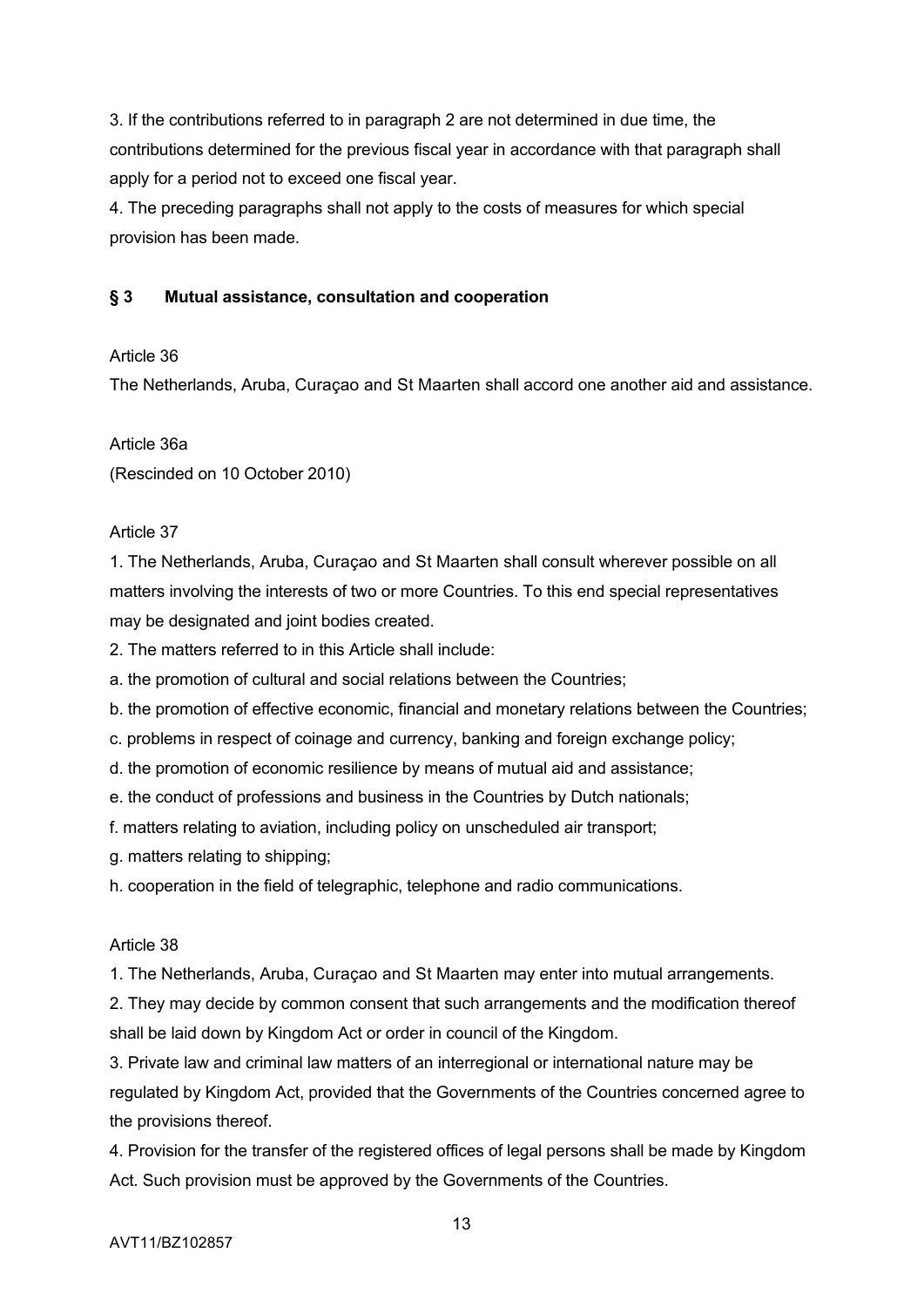# Article 38a

The Countries may enter into mutual arrangements for settling disputes between them. Article 38, paragraph 2 applies.

# Article 39

1. Civil and commercial law, the law of civil procedure, criminal law, the law of criminal procedure, copyright, industrial property, the office of notary, and provisions concerning weights and measures shall be regulated as far as possible in a similar manner in the Netherlands, Aruba, Curaçao and St Maarten.

2. Any proposal for drastic amendment of the existing legislation in regard to these matters shall not be submitted to or considered by a representative assembly until the Governments in the other Countries have had the opportunity to express their views on the matter.

# Article 40

Judgments given and warrants issued by courts in the Netherlands, Aruba, Curaçao or St Maarten, and engrossments of authentic instruments issued by them, may be enforced throughout the Kingdom, with due observance of statutory provisions in the Country of enforcement.

# **§ 4 The constitutional organisation of the Countries**

### Article 41

1. The Netherlands, Aruba, Curaçao and St Maarten shall conduct their internal affairs autonomously.

2. The interests of the Kingdom shall be a matter of common concern to the Countries.

# Article 42

1. Within the Kingdom, the constitutional organisation of the Netherlands is set forth in the Constitution of the Kingdom, and that of Aruba, Curaçao and St Maarten in their respective Constitutions.

2. The Constitutions of Aruba, Curaçao and St Maarten are established by country ordinance. Any proposal for the amendment of the Constitutions shall explicitly describe the proposed amendment. The representative assemblies shall adopt a Bill for a country ordinance of this kind only by a two-thirds majority of the votes cast.

Article 43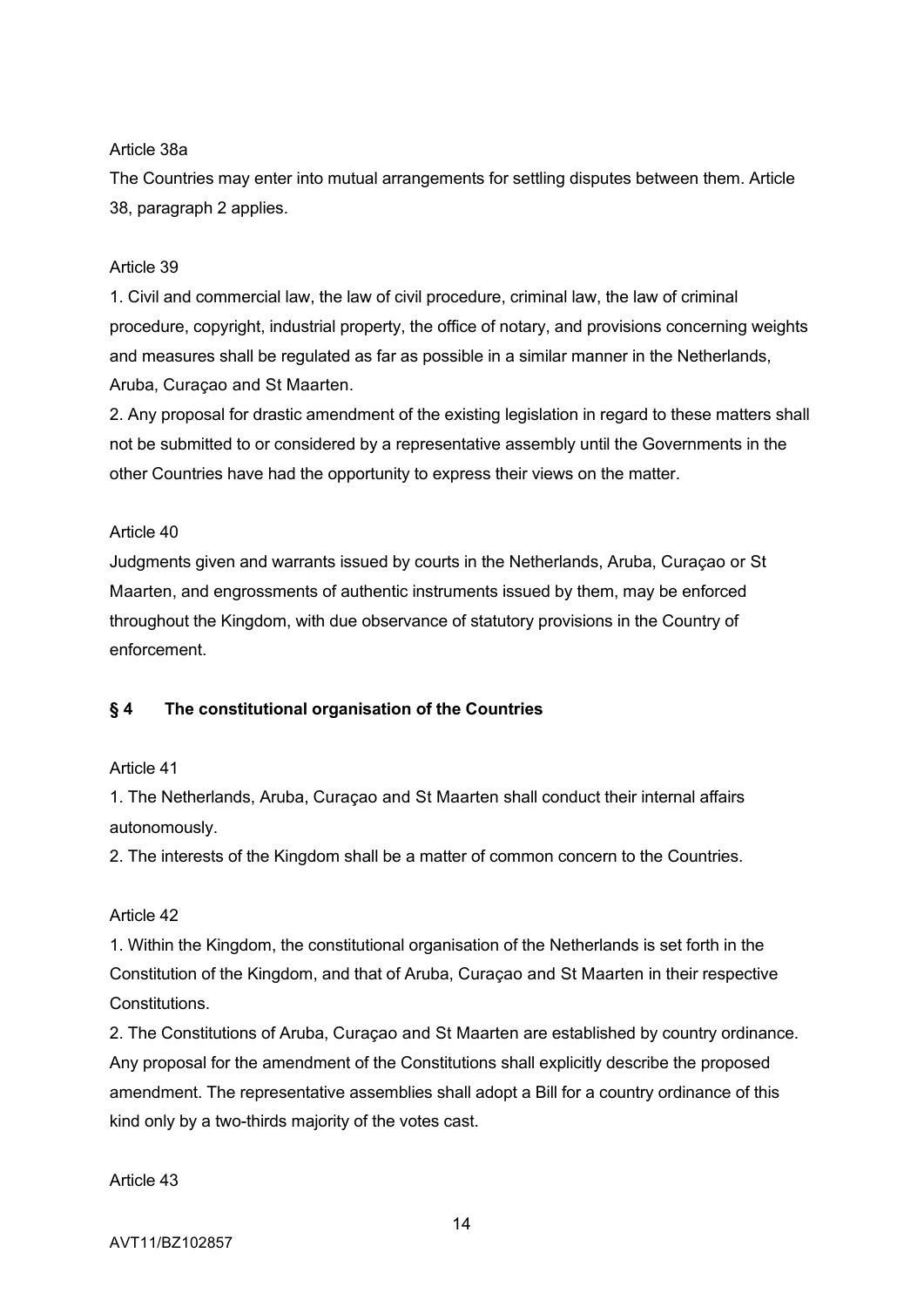1. Each of the Countries shall promote the realisation of fundamental human rights and freedoms, legal certainty and good governance.

2. The safeguarding of such rights and freedoms, legal certainty and good governance shall be a Kingdom affair.

# Article 44

1. Any country ordinance amending the Constitution of Aruba, Curaçao or St Maarten with regard to:

a. articles relating to fundamental human rights and freedoms;

b. provisions relating to the powers of the Governor;

c. articles relating to the powers of the representative assemblies of the Countries;

d. articles relating to the administration of justice,

shall be submitted to the Government of the Kingdom. Such country ordinances shall not enter into effect until the Government of the Kingdom has signified its agreement.

2. Bills for country ordinances as referred to in the preceding paragraphs shall not be submitted to the representative assembly or be examined by the assembly if initiated by a member, until the opinion of the Government of the Kingdom has been obtained.

# Article 45

Amendments to the Constitution of the Kingdom with regard to:

a. articles relating to fundamental human rights and freedoms;

b. provisions relating to the powers of the Government;

c. articles relating to the powers of the representative assemblies;

d. articles relating to the administration of justice,

shall be deemed – without prejudice to the provisions of Article 5 – to affect Aruba, Curaçao and St Maarten within the meaning of Article 10.

# Article 46

1. The representative assemblies shall be elected by Dutch nationals who are residents of the Country concerned and have attained an age to be determined by the Countries, which should not exceed 25 years. Each voter shall cast only one vote. Elections shall be free and by secret ballot. In case of necessity the Countries may impose restrictions. Any Dutch national shall have the right to stand for election, subject to such requirements of residence and age as the Countries may define.

2. The Countries may award to Dutch nationals who are not residents of the Country concerned the right to vote in elections for the representative assemblies, and to residents of the Country concerned who are not Dutch nationals the right to vote and stand in elections for the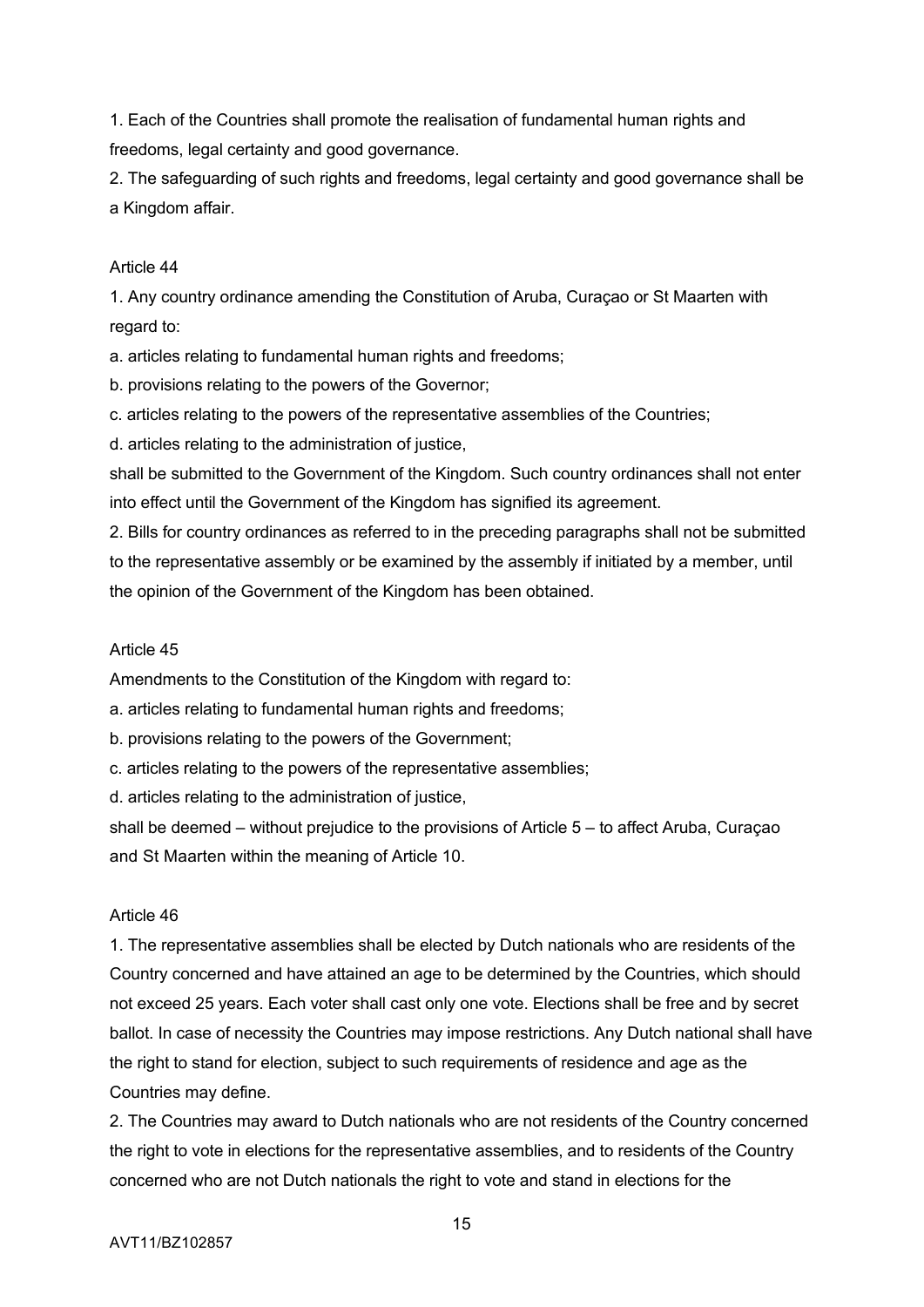representative assemblies, provided in the case of all the foregoing that the requirements for residents who are Dutch nationals are observed.

### Article 47

1. Before taking office the Ministers and the members of the representative assemblies in the Countries shall swear or promise allegiance to the King and the Charter.

2. The Ministers and the members of the representative assemblies in Aruba, Curaçao and St Maarten shall take the oath, or make the promise, in the presence of the King's representative.

#### Article 48

The Countries shall take account of the provisions of this Charter in their legislation and administration.

#### Article 49

Rules may be established by Kingdom Act with regard to the binding force of legislative measures which are inconsistent with the Charter, an international instrument, a Kingdom Act or an order in council for the Kingdom.

#### Article 50

1. Legislative and administrative measures in Aruba, Curaçao and St Maarten which are at variance with the Charter, an international instrument, a Kingdom Act or an order in council for the Kingdom, or with interests whose promotion or protection is a Kingdom affair, may be suspended and annulled by the King as Head of the Kingdom by virtue of a decree stating reasons. The recommendation for annulment shall be made by the Council of Ministers. 2. This matter shall be regulated for the Netherlands, if necessary, in the Constitution of the Kingdom.

#### Article 51

1. If any organ in Aruba, Curaçao or St Maarten does not or does not adequately perform its duties as required by this present Charter, an international instrument, a Kingdom Act or an order in council for the Kingdom, the measures to be taken may be determined by Kingdom Act, setting forth the legal grounds and the reasons on which it is based.

2. This matter shall be regulated for the Netherlands, if necessary, in the Constitution of the Kingdom.

Article 52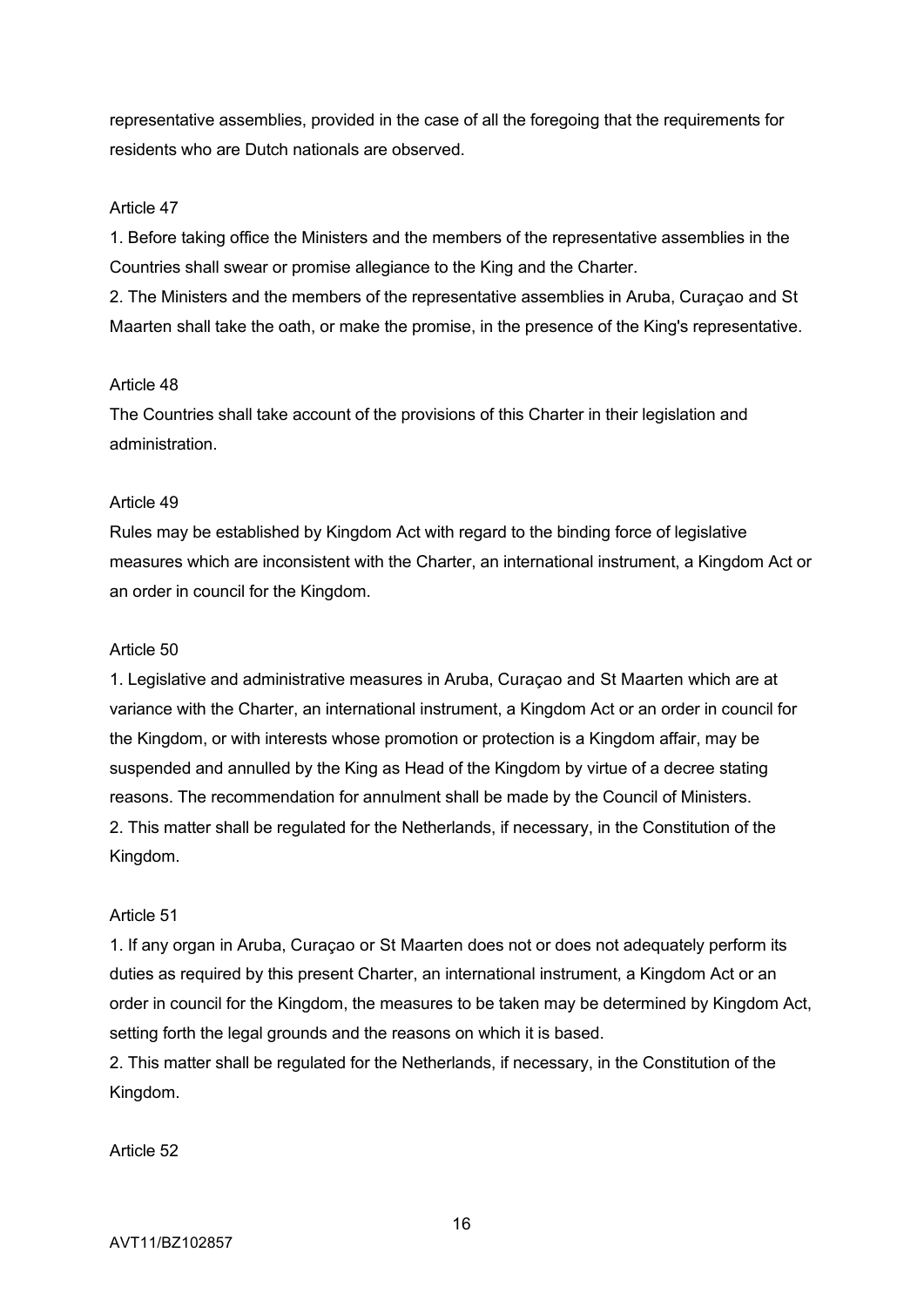With the assent of the King, a country ordinance may confer upon the King as head of the Kingdom and upon the Governor as an organ of the Kingdom, powers with respect to Country affairs.

### Article 53

If Aruba, Curaçao or St Maarten so wish, the independent supervision of the expenditure of funds under the budgets of Aruba, Curaçao or St Maarten respectively may be exercised by the Netherlands Court of Audit. In that event, after consultation with the Court of Audit, rules shall be established by Kingdom Act governing cooperation between the Court of Audit and the Country concerned. The Government of that Country shall be empowered to appoint, on the nomination of its representative assembly, a person who shall have the opportunity to attend deliberations on all affairs of the relevant Country.

# **§ 5 Transitional and final provisions**

### Article 54

1. Once the position of Bonaire, Sint Eustatius and Saba is provided for within the new constitutional order of the Netherlands by amendment of the Constitution of the Kingdom, Article

1, paragraph 2 will no longer apply.

2. This Article will no longer apply if Article 1, paragraph 2 is rescinded pursuant to Article 54, paragraph 1.

### Article 55

1. Amendments to this Charter shall be effected by Kingdom Act.

2. A Bill for an amendment passed by the States General shall not be approved by the King until it has been accepted by Aruba, Curaçao and St Maarten. This acceptance shall be enacted by country ordinance. Such a country ordinance shall not be adopted until it has been approved by the States of the Countries in two readings. If the draft is passed at the first reading by twothirds of the votes cast, it will be deemed approved forthwith. The second reading shall take place within one month after the Bill has passed the first reading.

3. If and in so far as a Bill for the amendment of this Charter is at variance with the Constitution of the Kingdom, the Bill shall be dealt with in the manner provided for in the Constitution in respect of proposed amendments to the Constitution, with the proviso that the two Houses may adopt the proposed amendment in the second reading by an absolute majority of the votes cast.

### Article 56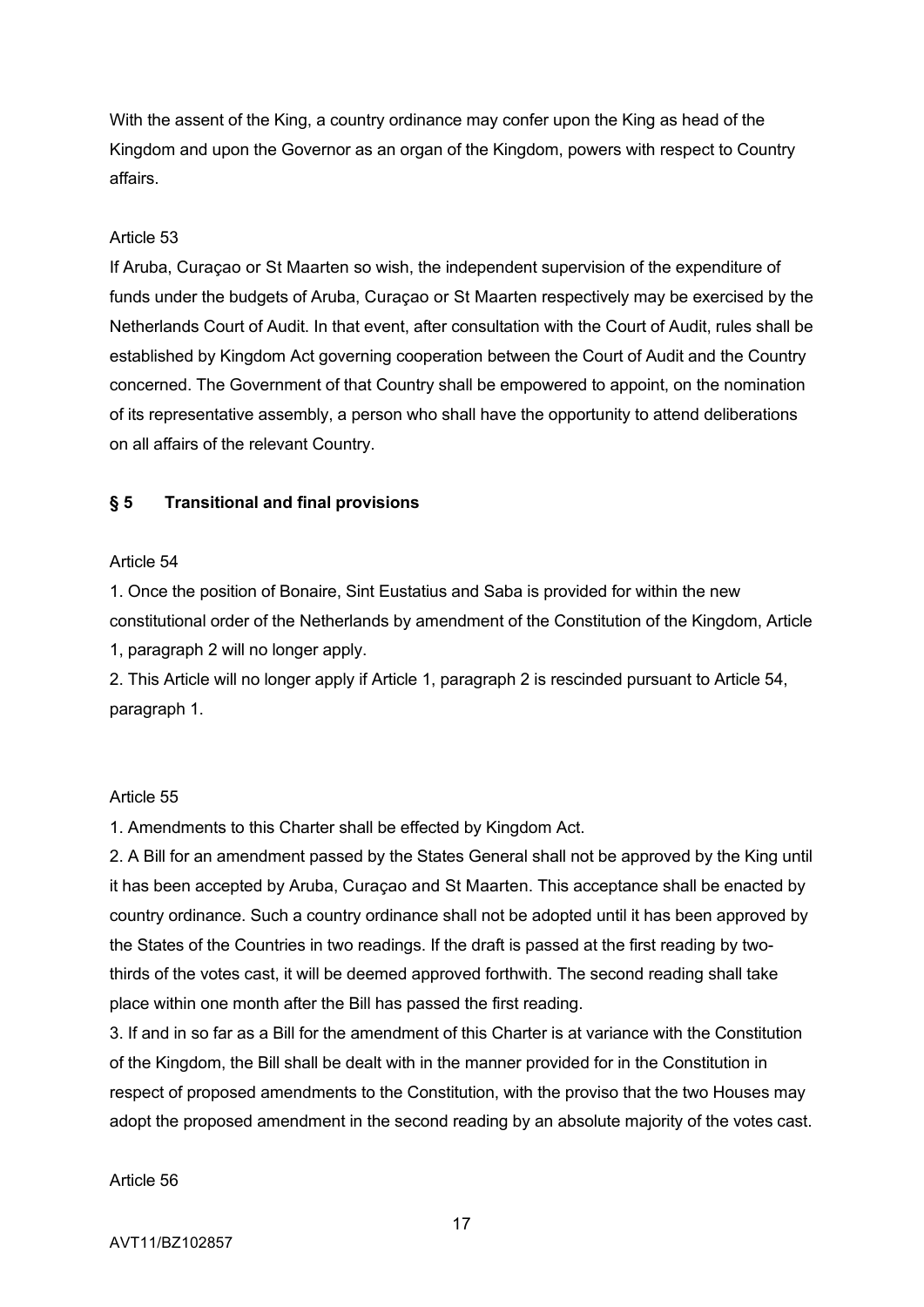Authorities, binding legislation, ordinances and decrees existing on the date of entry into force of the Charter shall remain in effect until they have been replaced by others pursuant to this Charter. In so far as the Charter provides otherwise with respect to any matter, the terms of the Charter shall prevail.

### Article 57

Acts and orders in council previously applicable to the Netherlands Antilles shall acquire the status of Kingdom Act or order in council for the Kingdom respectively with the proviso that, if they can be amended by country ordinance pursuant to the Charter, they shall acquire the status of country ordinance.

### Article 57a

Existing Kingdom Acts, acts of parliament, country ordinances, orders in council for the Kingdom, orders in council and other rules and decrees that are at variance with an amendment to the Charter, shall remain in force until due provision is made for them as set out in the Charter.

# Article 58

1. Aruba may declare by country ordinance that it wishes to terminate the constitutional order enshrined in the Charter in respect of Aruba.

2. A Bill for such a country ordinance shall be accompanied on its submission by an outline of a future Constitution, containing in any event provisions on fundamental rights, government, the representative assembly, legislation and administration, the administration of justice and amendments to the Constitution.

3. The States may only approve such a Bill with a majority of two-thirds of the sitting members.

### Article 59

1. Within six months of the approval by the States of Aruba of the Bill referred to in Article 58, a referendum to be regulated by country ordinance shall be held, at which those entitled to vote in elections to the States may express their opinion on the Bill.

2. The Bill shall not be enacted as a country ordinance until it has received the approval of a majority of the voters in a referendum.

### Article 60

1. Once the country ordinance has been enacted in accordance with Articles 58 and 59 and once the future Constitution has been approved by the States of Aruba with a majority of at least two thirds of the sitting members, the date on which the government of Aruba feels that the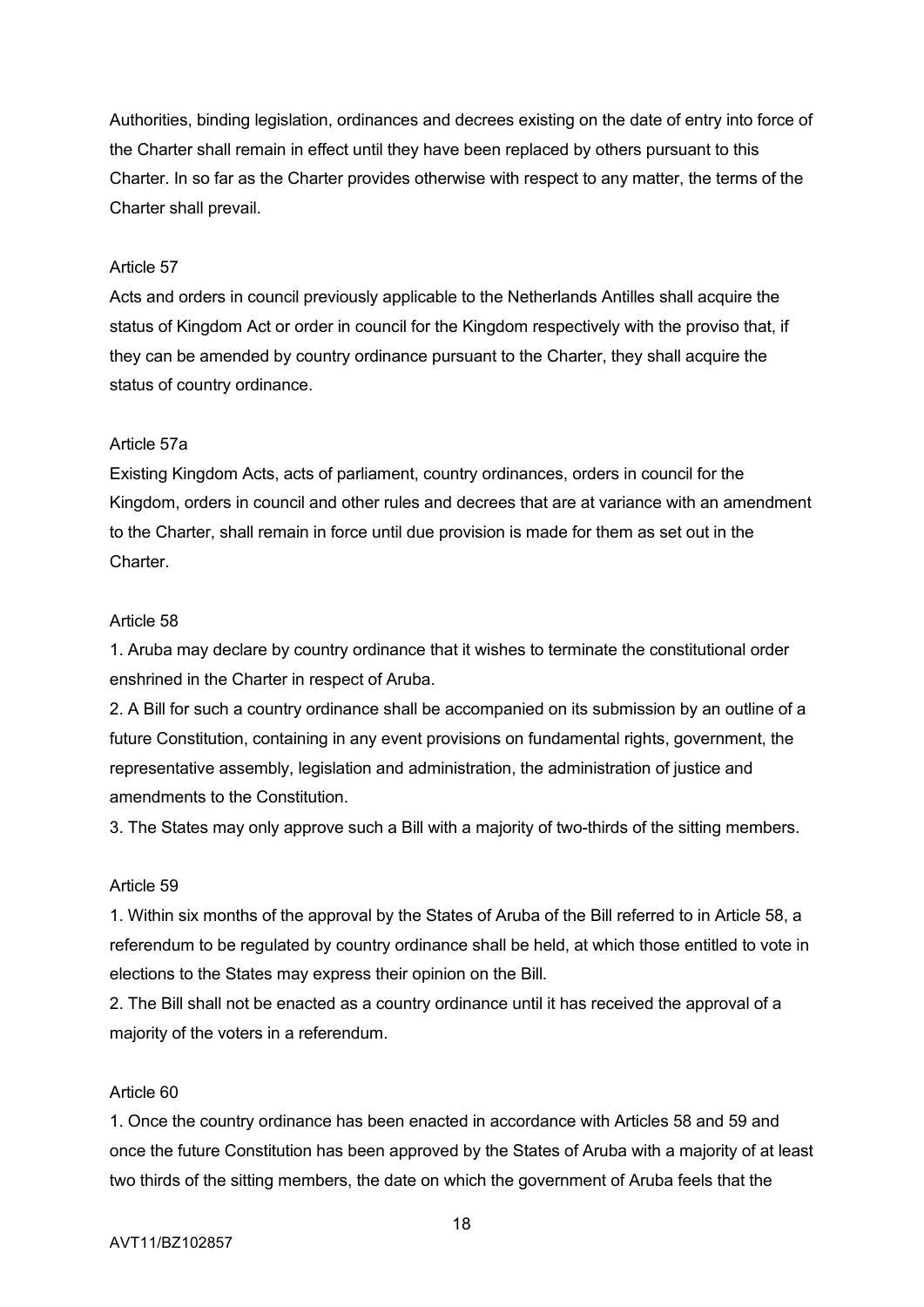constitutional order should be terminated in respect of Aruba shall be determined by Royal Decree.

2. This date shall be no more than a month after the Constitution has been adopted, which in turn shall be no more than a year after the date of the referendum referred to in Article 59.

### Article 60a

1. The draft Constitutions for Curaçao and St Maarten respectively, established by island ordinance by the Island Councils, shall, at the time of entry into force of Sections I and II of the Kingdom Act amending the Charter in connection with the dismantling of the constitutional order of the Netherlands Antilles, acquire the status of Constitution of Curaçao and St Maarten respectively, with the proviso that:

a. the opinion of the Government of the Kingdom is obtained before the draft Constitution is presented to the Island Council in question, or before a private member's Bill to this effect is examined by the Island Council in question;

b. the draft Constitution has been accepted by at least two-thirds of the votes cast and c. the Government of the Kingdom has accepted the draft Constitution proposed by the Island Council in question.

2. If a Bill is accepted by an Island Council on the basis of less than two-thirds of the votes cast, the condition described in paragraph 1 (b) will be deemed to have been met if that Island Council is dissolved after voting on the Bill, and a new Island Council then accepts the Bill by an absolute majority of the votes cast.

3. If a Bill is approved by an Island Council on the basis of less than two-thirds of the votes cast and the council in question is not dissolved, it will be dissolved by the Lieutenant Governor of the island. The decision to dissolve the standing council shall stipulate that elections for a new Island Council be called within two months and the first gathering of the new Island Council take place within three months of the decision. If the new Island Council then passes the Bill by an absolute majority of the votes cast, the condition within the meaning of paragraph 1 (b) will be deemed to have been met.

### Article 60b

1. The draft country ordinances of Curaçao and St Maarten established by the Island Council of Curaçao or St Maarten respectively by island ordinance, shall, at the time of entry into force of Sections I and II of the Kingdom Act amending the Charter in connection with the dismantling of the constitutional order of the Netherlands Antilles, acquire the status of country ordinances of Curaçao or St Maarten respectively.

2. The draft country ordinances of Curaçao and St Maarten established by the Island Executive of the Island Territory of Curaçao or St Maarten respectively by island decree or by island